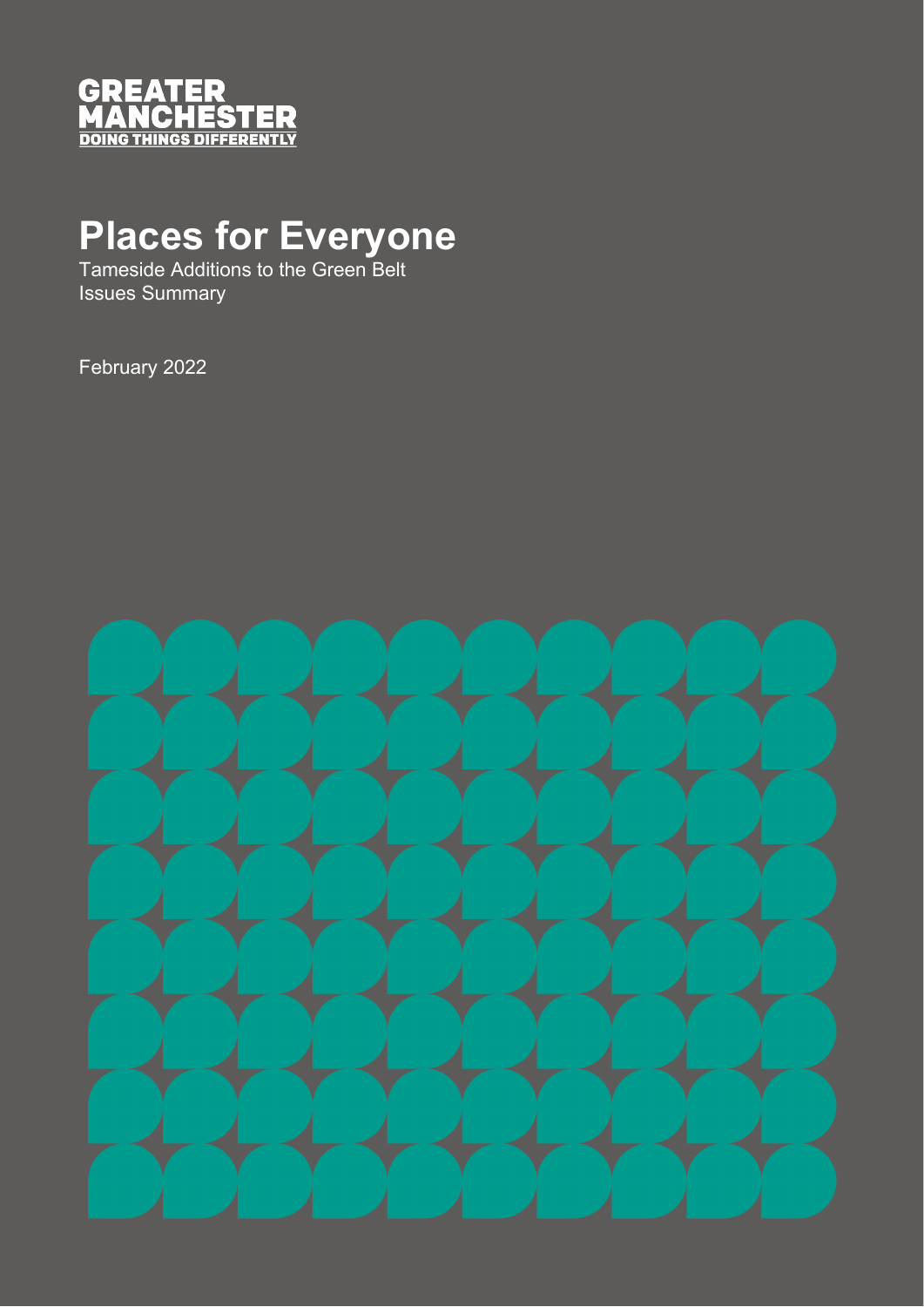## **PfE 2021 Appendix Additions to the Green Belt in Tameside.**

A summary of the issues raised in relation to the policies within PfE 2021 Appendix Additions to the Green Belt - Tameside and the relevant respondents to PfE 2021 is set out below: **PfE 2021 Appendix Additions to the Green Belt in Tameside.**

| Row     | Summary of issues raised to PfE2021                                    | Summary response to issues raised to PfE2021                           | Respondent name(s)          |
|---------|------------------------------------------------------------------------|------------------------------------------------------------------------|-----------------------------|
| GBA.TA1 | The new areas of Green Belt proposed in the PfE will not have any      | No change is considered necessary. The remaining and new Green         | Danny Cullinane             |
|         | protection given that proposals will remove the said same              | Belt will be protected through National Green Belt Policy and the PfE  |                             |
|         | protection from current Green Belt.                                    | policy JP-G10. The case for Green Belt Additions is set out in         |                             |
|         |                                                                        | paragraphs 3.21-3.22 (page 15), 6.28-6.31 (pages 35/36) and            |                             |
|         |                                                                        | Appendix 3 (pages 52-74) of Green Belt Topic Paper [07.01.25].         |                             |
|         |                                                                        |                                                                        |                             |
| GBA.TA2 | General Support for Green Belt Additions (however not necessarily      | Positive support for this chapter is noted.                            | <b>Martin Rigby</b>         |
|         | for loss of existing Green Belt). Note some parcels of new Green       | Opportunities to enhance the beneficial use of the new/ remaining      | <b>Mossley Town Council</b> |
|         | Belt have limited value to the public in terms of access.              | Greater Manchester Green Belt has been identified in the Stage 2       |                             |
|         |                                                                        | Greater Manchester Green Belt Study – Identification of Opportunities  |                             |
|         |                                                                        | to Enhance the Beneficial use of the GM Green Belt [07.01.12] as       |                             |
|         |                                                                        | summarised in the Green Belt Topic Paper [07.01.25] paragraphs         |                             |
|         |                                                                        | 3.21-3.22 page 15. The assessment of Tameside's Green Belt             |                             |
|         |                                                                        | Additions can be viewed at Appendix 3 pages 52-74.                     |                             |
| GBA.TA3 | Concern that the Green Belt Additions are added to look like there     | No change is considered necessary. The approach in relation to the     | Peter Stanyer               |
|         | is less overall greenbelt lost and/or there will need to be a specific | Green Belt additions is considered consistent with the NPPF. The case  | Deborah Pitt                |
|         | assessment to check they meet the purposes of Green Belt /             | for Green Belt Additions is set out in paragraphs 3.21-3.22 (page 15), | Linda Field                 |
|         | exceptional circumstances' test / the site selection process should    | 6.28-6.31 (pages 35/36) and Appendix 3 (pages 52-74) of Green Belt     | Paul Roebuck                |
|         | be transparent for each site too                                       | Topic Paper [07.01.25] and provides appropriate justification for the  | Sophie L                    |
|         |                                                                        | Additions.                                                             | <b>Michael Hullock</b>      |
|         |                                                                        |                                                                        | E. Bowles                   |
|         |                                                                        |                                                                        | Ian Culman                  |
|         |                                                                        |                                                                        | Sarah Burlinson             |
|         |                                                                        |                                                                        | Kim Scragg                  |
|         |                                                                        |                                                                        | Steven Brown                |
|         |                                                                        |                                                                        | Tina Brown                  |
|         |                                                                        |                                                                        | Ann Guifoyle                |